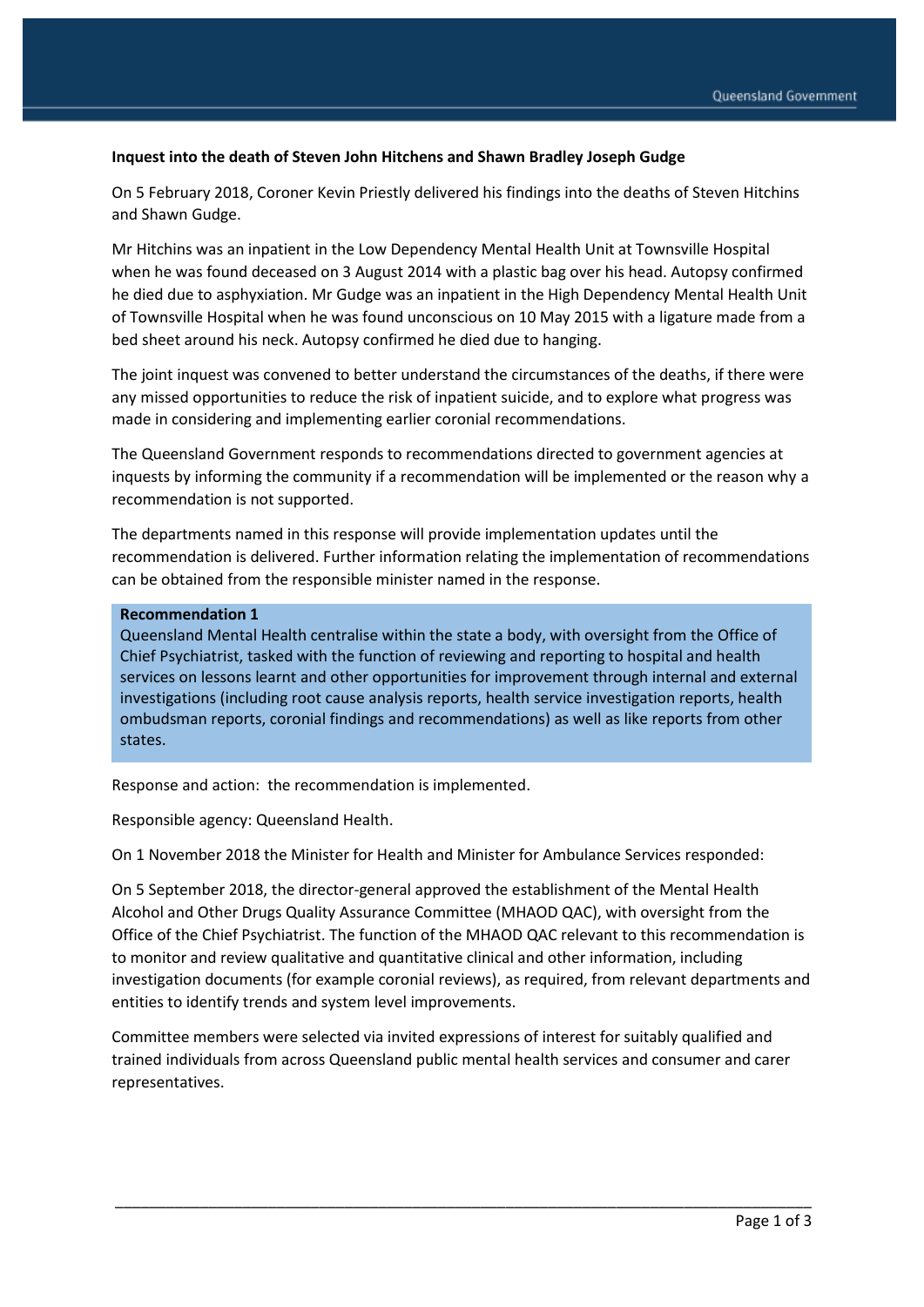### **Recommendation 2**

The Office of the Chief Psychiatrist commission an independent, external audit and review of the extent to which each relevant hospital and health service has implemented the ligature and environmental guidelines as well as the effectiveness of that implementation. The results of that audit and review be shared with each hospital and health service as well as any opportunities for improvement.

Response and action: the recommendation is implemented.

Responsible agency: Queensland Health.

On 1 November 2018 the Minister for Health and Minister for Ambulance Services responded:

Queensland Health is working with hospital and health service (HHS) clinical governance units to review the effectiveness of the implementation of the guidelines *Managing ligature risks in public Mental Health Alcohol and Other Drug inpatient services* and *Recognising and managing potential environmental hazards in Queensland public Mental Health Alcohol and Other Drug services.*

To ensure appropriate mental health expertise and increase objectivity, HHS clinical governance (from outside mental health services) will lead the review and include a senior mental health clinician from another HHS. This will also facilitate sharing of practical lessons across the state.

Results of all HHS reviews will be aggregated by the Office of the Chief Psychiatrist and presented to the Mental Health Alcohol and Other Drugs Quality Assurance Committee (MHAOD QAC) to inform dissemination of lessons across Queensland Health mental health services.

The project reviewing the implementation of environmental safety guidelines within authorised mental health service inpatient units is undergoing final planning and will be tabled for approval by the MHAOD QAC. Subject to approval, the review process as described above will commence in late 2018.

#### **On 2 June 2019 the Minister for Health and Minister for Ambulance Services responded:**

Based on feedback gained from trial stakeholders, a revised methodology was developed for the statewide review into the effectiveness of the implementation of ligature and environmental safety guidelines.

Implementation of the review will commence once materials are refined. On completion, the findings will be collated by the Office of the Chief Psychiatrist and presented to the MHAOD QAC to inform dissemination of lessons across Queensland Health mental health services.

# **On 11 December 2019 the Minister for Health and Minister for Ambulance Services responded:**

Following a trial of the review methodology, all support materials were approved by project sponsors. Three briefing sessions for stakeholders were held  $4 - 8$  March 2019, with the review commencing 11 March 2019.

A local review and report will be completed by each participating hospital and health service. Findings from all participating sites will be collated into one report for presentation to the Mental Health Alcohol and Other Drugs Quality Assurance Committee to inform dissemination of lessons and opportunities for improvement across Queensland Health's mental health alcohol and other drug services.

\_\_\_\_\_\_\_\_\_\_\_\_\_\_\_\_\_\_\_\_\_\_\_\_\_\_\_\_\_\_\_\_\_\_\_\_\_\_\_\_\_\_\_\_\_\_\_\_\_\_\_\_\_\_\_\_\_\_\_\_\_\_\_\_\_\_\_\_\_\_\_\_\_\_\_\_\_\_\_\_\_\_